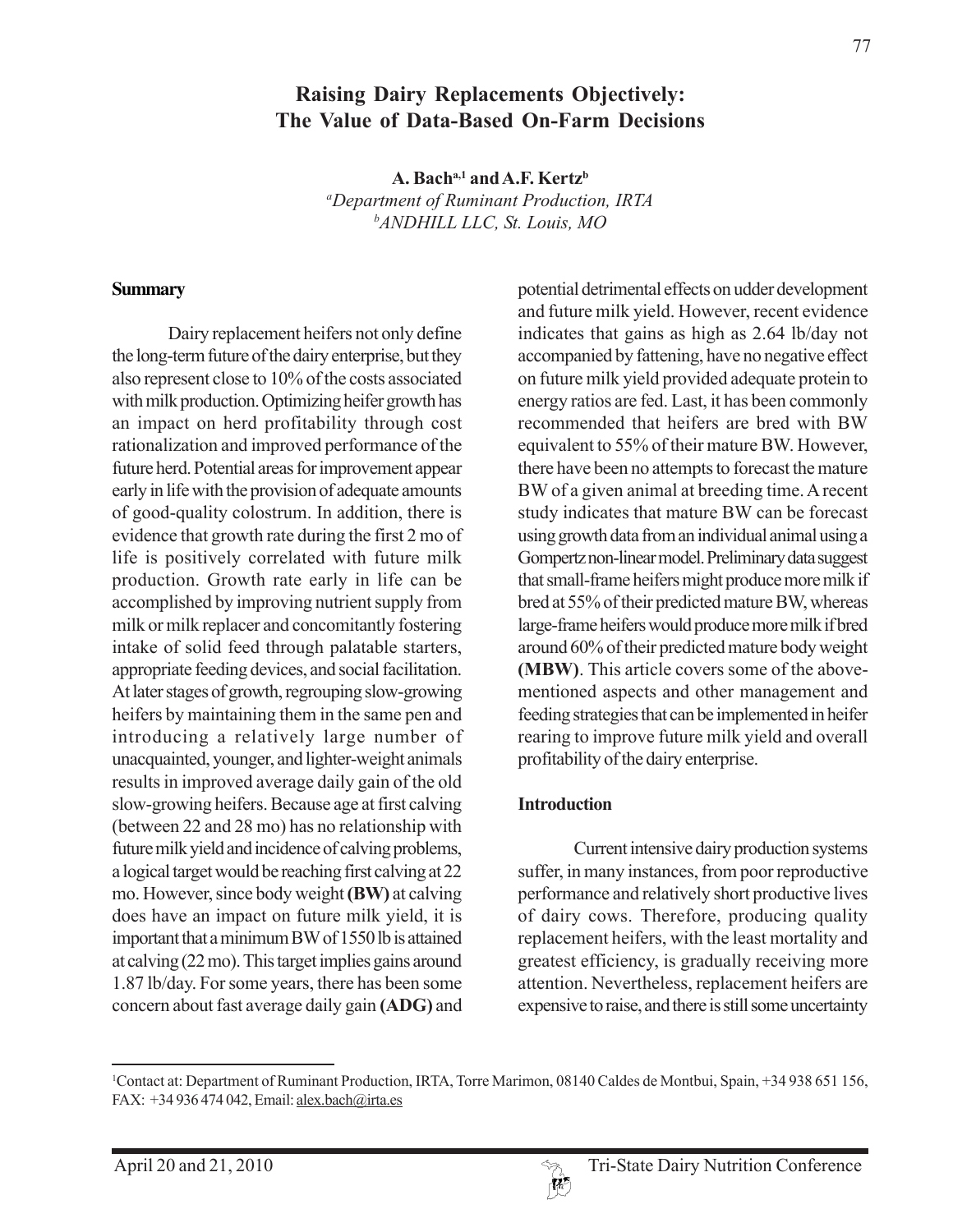about the optimum target weights, nutrition, and management.

The most common objective of raising Holstein dairy heifers is to have a first-calf heifer at about 22 months weighing about 1550 lb (or about 1380 lb post-calving) before calving and be 54 to 58 inches tall at the withers. However, the mean age at first calving **(AFC)** in the U.S. is about 27 months (Hare et al., 2006), and in Europe, it ranges between 25 and 29 mo. depending on the country (Berry and Cromie, 2009). Thus, the most commonly recommended target age is not often reached in practice. There are several reasons for this deviation, but the most significant one is a lack or insufficient information available to the producer to make appropriate management, reproductive, and nutritional on-farm decisions.

This article will illustrate how on-farm data can be used to helping in the decision-making processes associated with heifer rearing.

### **Importance of Data**

Dairy producers generally make management decisions based on the evaluation of different types of data, ranging from milk yield and milk composition, to intake, reproduction, and body condition score. However, when it comes to heifer rearing, decisions are mainly made with limited data or no data at all. Data on BW, height, and intake should be the minimal aspects to be recorded in a heifer rearing system. But, accumulating unreliable data and using them to make decisions is probably worse than not collecting any data. Thus, it is important to put a system in place that facilitates accurate recording of BW, height, and intake. When analyzing data, it is common to look at average values, but the degree of spread around that average should also be also considered. For example, having an average AFC of 26 mo. with a spread from 24 to 28 mo. might actually be better than having an average AFC of 24 mo. with a spread from 18 to

30 mo. Also, it is important to acknowledge the type of average being considered. Averages may suffer from lag, momentum, and bias (Eicker et al., 2006). The lag of an average refers to the time lapsed between an action is taken and the average reflects the change, the momentum refers to responsiveness of that average to recent changes, and the bias reflects its deviation from a "more general" average due to exclusion or inclusion of data.

### **Data to Evaluate Immune Passive Transfer**

It is well known that because of lack of placental transfer of immunoglobulin **(Ig)**, the calf is born with less than 10% of the immunity needed to provide protection against pathogens. Therefore, adequate amounts of good-quality colostrum should be fed as soon as possible after birth to provide protective immunity. Nevertheless, the estimated prevalence of failure passive transfer immunity (measured as serum Ig G concentration; IgG concentration should be e"10 mg/mL between days 1 to 7 of life) in US dairy heifer calves has been reported to be around 20% (Beam et al., 2009). Nocek et al. (1984) described a positive relationship between Ig G concentration and serum protein **(SP)** on 1, 4, and 11 days after birth. Other authors (Elizondo-Salazar and Heinrichs, 2009) have also described a positive relationship between Ig G and SP (although the relationship was much weaker than the one reported by Nocek et al. (1984)). This relationship has been used to estimate Ig G concentrations in calves using SP determinations (which is easier and less expensive to measure than Ig G). Beam et al. (2009) reported that herds that do not routinely monitor serum proteins are 13.8 times more likely to have failure passive transfer immunity than those that do. However, the SP concentrations might not be sufficient to allow predicting the risk of disease for a given animal. In fact, some studies have reported either no relationship between SP and health status or even an increased risk of disease in calves with high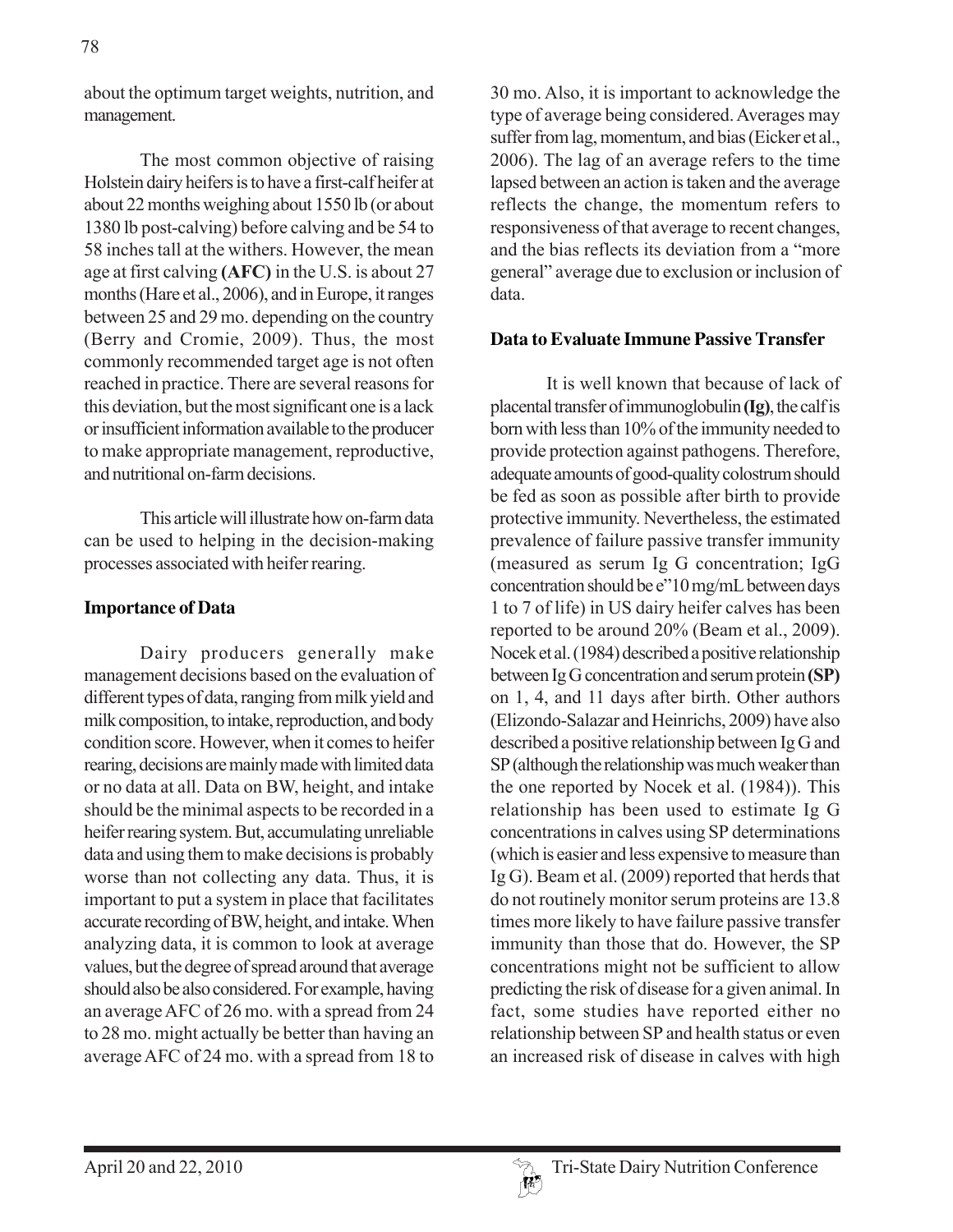( $> 6$  g/dl) than low ( $< 5.5$  g/dl) SP concentrations (Tyler et al., 1999). Data collected from a contract heifer operation in Europe involving 204 calves arriving from 57 different herds with less than or equal to 6 days of age revealed that 41.2% of calves had a SP concentration equal to or below 5.5 g/dl upon arrival (Bach et al., 2007). This can be an illustration of the poor accomplishment at the farms of origin in providing colostrum to calves. However, despite the high proportions of animals with low SP concentrations, animal performance was not affected by the level of passive immunity. Furthermore, the risk of having pneumonia was only  $8\%$  numerically (P = 0.61) lower in the animals with a high SP concentration compared to calves with a low SP concentration. Similarly, there were no differences in the incidence of diarrhea between the two groups. Part of this lack of relationship between SP concentration and future incidence of disease could be due to: 1) real lack of cause-and-effect association, and 2) the hydration status of the calf that may have artificially increased (or diluted) SP concentrations. Therefore, although checking SP might be an indication about the quality of the colostrum feeding program, it may not be a good proxy to predict health status of calves in the near future. Emphasizing management and cleanliness may actually be more effective than checking SP concentrations in calves in terms of minimizing health problems.

# **Growth Data and Health Records**

Most dairy replacement calves are housed in individual hutches during the first weeks of life. The main purpose of housing calves individually is to minimize spread of diseases and facilitate control of starter intake. The implementation of optimized management practices that reduce the spread of diseases or build calf immunity to fight pathogens when calves are grouped is especially important in contract heifer operations where animals from different origins are commingled. Reducing morbidity can be accomplished by: 1) reducing the amount of stress the calves undergo (stress induces immune-depression) and 2) maintaining a high level of hygiene and minimizing microbial load in the environment. To minimize the stress associated with weaning, it is commonly recommended to keep calves individually housed for an additional 1 or 2 wk following weaning. However, a study conducted at the University of Minnesota (Ziegler et al., 2008) compared performance of calves that were weaned and immediately moved to groups of 10 animals with those weaned and kept in individual stalls for an additional 14 days; the study reported no differences in performance during the first 112 days following weaning. A more recent study (Bach et al., 2010), involving 320 calves, reported that calves moved to groups immediately after weaning reached the target BW 6 days earlier and experienced a lesser incidence of respiratory afflictions and had a greater ADG than those grouped 6 days after weaning.

In a second experiment, Bach et al. (2010) used 240 female calves to assess the impact of grouping animals before weaning on ADG and health. Half of the calves were moved at 49 days of age (when milk replacer was reduced from twice to once daily dose) to superhutches holding 8 calves with an elevated trough that was used to continue delivering milk replacer until weaning; and the other half remained individually housed for an additional week after reducing the milk replacer offered from twice to once daily dose. Calves grouped at 49 days of age had a greater ADG and BW at 56 days of age as a result of a greater total solid feed consumption compared with those grouped at 56 days of age. In addition, calves grouped at 49 days of age had a lower number of respiratory cases than those grouped at 56 days of age. A common pitfall reported in many studies using enhanced-growth feeding programs is that calves struggle at weaning, and ADG during the week following weaning is reduced more than half compared with that achieved before weaning (Jasper and Weary, 2002; Terré et al., 2006), mostly as a consequence of the

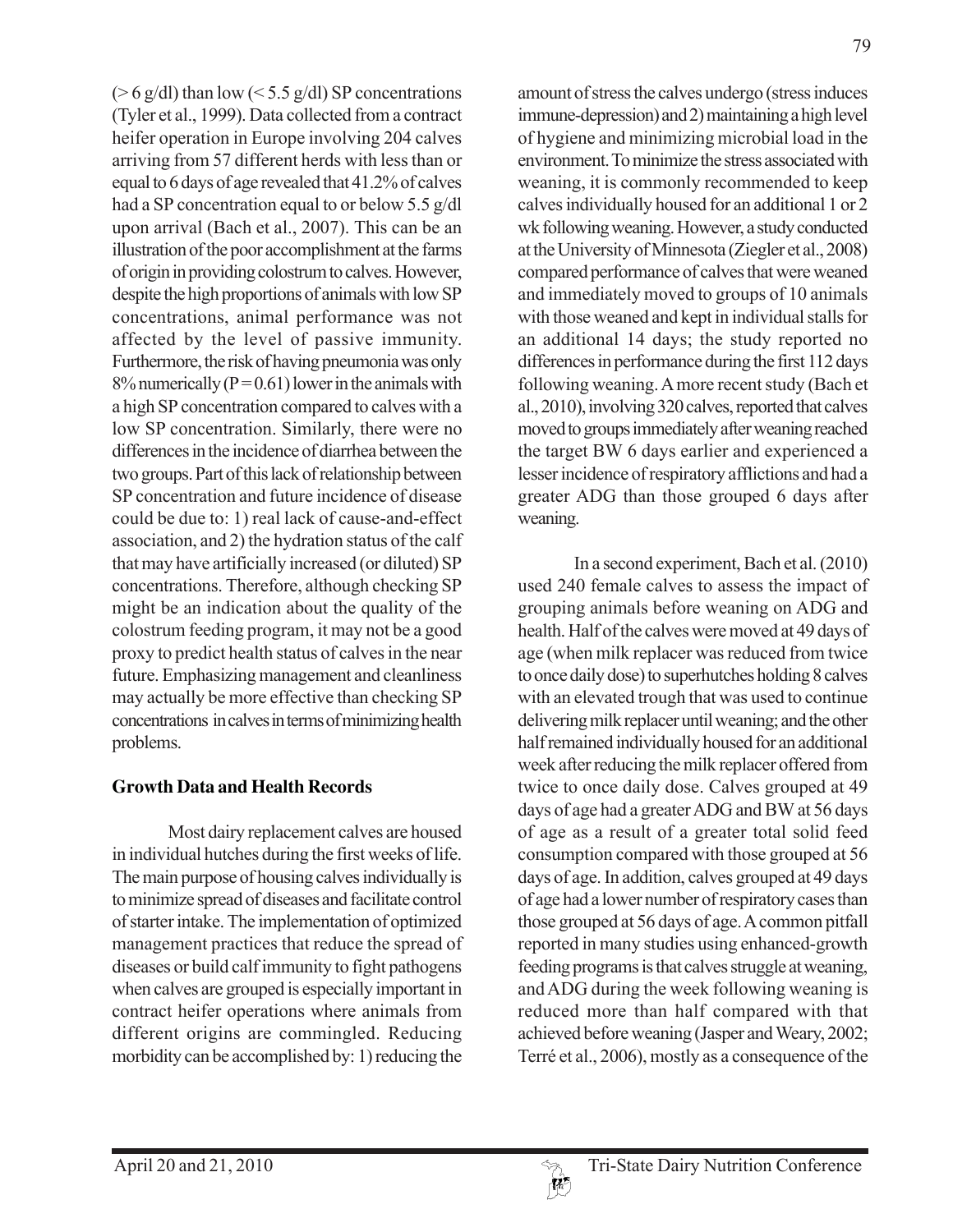low starter intake during the pre-weaning period. Taking advantage of social facilitation to foster intake may prove to be an effective tool to ease the weaning process. Therefore, moving calves from individual hutches to groups coinciding with the reduction of milk replacer to one daily dose may be preferred over reducing milk replacer while calves are individually housed.

Another interesting aspect of using on-farm data involves deciding how to group calves when moving them out of individual hutches into groups. For example, a study conducted in Spain involving 140 female Holstein calves (BW 160 lb) from a commercial contract heifer operation (Rancho Las Nieves, Mallén, Spain) were assigned at the age of 2 mo into different groups of 8 calves based on their previous history of respiratory afflictions. Within each period, 2 super-hutches (20 x10 ft) comprised 8 calves with no record of previous respiratory problems (Low), 2 super-hutches were composed of 6 animals with no previous record and 2 calves that previously had an episode of respiratory problems (Medium), and 2 superhutches housing 5 calves without a history of respiratory disease and 3 calves with previous respiratory afflictions (High). At time of grouping, none of the calves had a respiratory process. The incidence of respiratory afflictions was lower (*P* < 0.01) when calves that had no previous history of respiratory problems (3.7 cases/hutch) formed single groups after weaning than when 2 calves with previous history were mixed with 6 calves with no previous records (5.2 cases/hutch), and than when 3 calves with previous cases of pneumonia were mixed with 5 calves with no previous history (8.8 cases/hutch). When calves that had at least one respiratory episode prior to weaning were present in a group of 8 calves after weaning, the average time elapsed between commingling the animals and the appearance of the first respiratory case (10.8 days) was lower ( $P < 0.05$ ) than when the group was formed with animals that never experienced a respiratory problem (17.9 days). Calves in the

groups with no previous history were the ones with the numerically lowest initial BW. Nevertheless, the lower  $(P < 0.01)$  incidence of respiratory cases observed with these groups of animals resulted in the greatest  $(P < 0.05)$  ADG, followed by those groups formed with 2 animals with a previous history and 6 with no previous cases. Thus, forming groups of animals considering their previous respiratory history may minimize the incidence of overall respiratory cases.

### **Data Regarding Variation**

An important goal when managing heifers is reducing variation. In this regard, there are two practices, among many others, that can be implemented: 1) manage the feed bunk, and 2) manage the animal composition of the different pens. For instance, the order of feed distribution may affect within-pen variation. Figure 1 shows how the coefficient of variation **(CV)** of ADG of different pens holding the same number of animals of similar ages increases following the same direction with which TMR is distributed in the feed bunk. The last pens receiving the TMR are the ones with the greatest CV. The increase in CV is most likely linked to weighing out errors. As the operator unloads feed in the feed bunk, unloading errors from the first pens accumulate in the last ones, resulting in excessive feed offered at some days and insufficient feed offered on the others. This variation could be overcome by alternating the order at which the TMR is unloaded every day.

Regarding pen composition, a recent study conducted in Idaho (Matuk et al., 2010) evaluated the effects of grouping calves post-weaning according to pre-grouping feed intake on animal performance using 752 replacement Holstein calves. Calves were classified as 2 high eaters2 (highest feeding level quartile) and 2 low eaters2 (lowest feeding level quartile) according to their individual feed intake during the last 3 wk that calves were individually hutched (until 56 days of age). When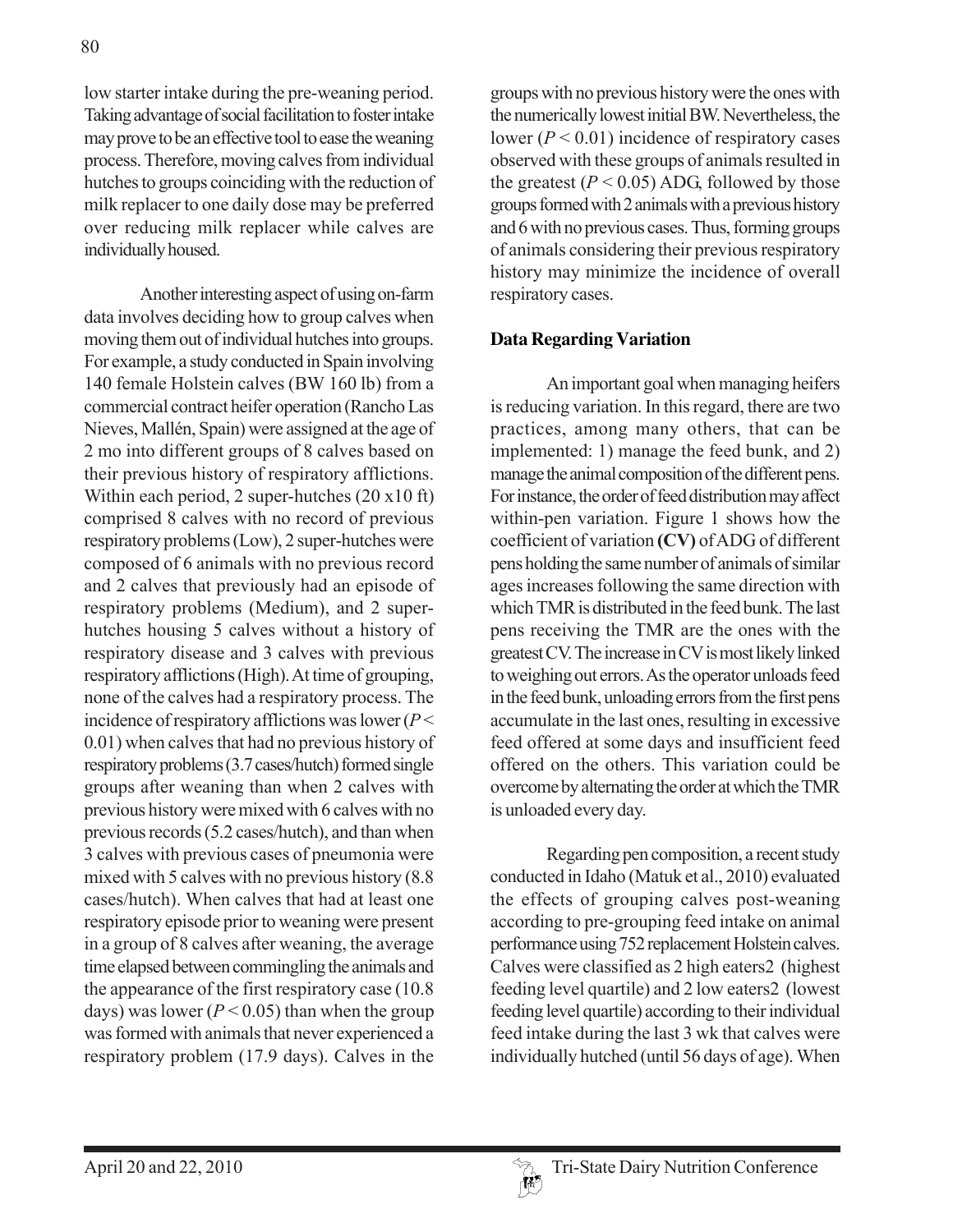leaving the individual hutches, calves formed 6 groups: 20 animals randomly chosen without considering their level of feed intake (Control), 20 calves within the highest quartile of feed intake during the 3 wk prior to leaving the hutches **(HH)**, 20 within the lowest quartile **(LL)**, 5 calves from the lowest and 15 from highest feeding level **(LHH)**, 15 calves from the lowest and 5 from highest feeding level **(LLH)**, and 10 calves from the highest and 10 from lowest feeding level **(HL)**. Average DMI and ADG after grouping were greatest for HH and HHL, followed by Control, LLH, and LL. The CV of final BW (at 84 days of age) was lowest for HH and LL, followed by Control, LLH, HHL, and HL. Therefore, grouping calves according to preweaning intake improved overall animal performance and diminished variation.

Similarly, in large heifer operations, regrouping and moving animals is a common management practice used to ensure that the target weights and heights of heifers are met. But, calves and heifers establish social bonds among one another, and thus regrouping animals could cause some disruption of the social structure of the groups. However, Gupta et al. (2005) reported no differences in performance of 14-mo-old steers kept in pens of 6 animals that were re-grouped repeatedly, and Veissier et al. (2001) showed that calves adapted very well to repeated groupings. Bach et al. (2006) conducted a study that evaluated the effect of delaying a heifer that did not reach a specific target BW at each specific age, and keeping the animal in the same pen, but its cohorts moved up to the next group size pen, mixing the delayed animal with a new incoming group of younger heifers. Authors reported that regrouping slow-growing heifers by maintaining them in the same pen and introducing a relatively large number of unacquainted, younger, and lighter-weight animals resulted in improved ADG of the older heifers. (Figure 2).

## **Reproductive Data**

Heifer fertility (or conception rate) usually ranges between 60 and 65%. However, there are several factors that may affect this performance. On one side, as it occurs with lactating cattle, any energy limitation will have a negative impact on reproductive performance. Poor energy availability is usually not a problem in heifers except in winter or cold season. Figure 3 shows how fertility was affected by ADG only during the cold season from a study conducted in Spain (Bach and Ahedo, 2008). Animals that were able to grow rapidly during the cold season had excellent fertility, whereas those growing slowly during the cold season showed a drastic decline in fertility. This was most likely due to an energy limitation in animals with relatively low dry matter consumption that was not sufficient to cover the energy needs for growing, maintenance and counterbalancing the cold conditions (Bach and Ahedo, 2008).

Another factor that may compromise heifer fertility is social stress. Heifers are commonly kept in pens and moved to a breeding pen around insemination time. This change of pens and social acquaintances may cause social stress to the animal, and this may in turn have a negative impact on reproduction. Figure 4 shows how fertility of heifers that were bred within 5 days after a pen movement was lower than that of heifers that were bred after 5 days since a pen movement. Therefore, it is recommended to move heifers to a breeding pen well ahead of the planned age for first insemination.

# **Monitoring Nutrition and Feeding**

Feeding costs are the highest contributor to total costs associated with heifer rearing. Therefore, small improvements in feed conversion result in relative large savings. For this reason, it is important to continually monitor actual intakes and adjust the nutrient density of the ration to the maximum planned intake of the animals. For

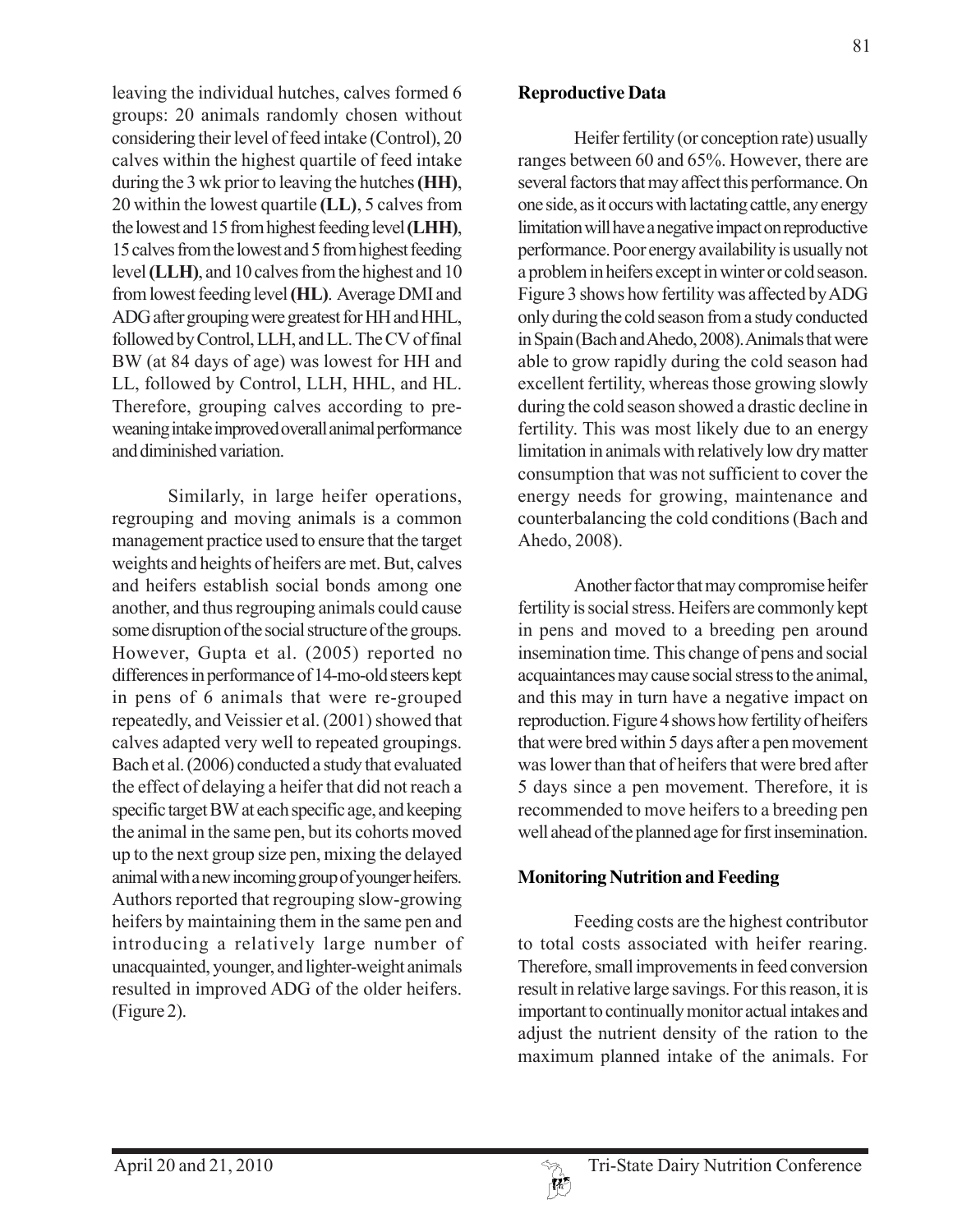example, a diet with an energy density of 1.16 Mcal of metabolizable energy **(ME)**/lb, formulated to provide 25.5 Mcal of ME/day because the expected dry matter intake **(DMI)** is 22 lb/day could be reduced in cost per pound if the actual DMI of the animals was 23 lb/day because the energy density of the ration could then be reduced to 1.11 Mcal of ME/lb to continue supplying the same nutrients to the heifers. To apply this type of change in the ration, it is necessary to monitor feed intake by recording daily offers and refusals. When this feed monitoring system is implemented, in conjunction with routine observation and weighing of heifers, it is possible to feed to attain maximum growth while minimizing feed costs without over-conditioning the animals.

Recently, there has been some emphasis on limit-feeding heifers to improve feed efficiency and avoid potential fattening. Hoffman et al. (2007) suggested that limit-feeding a diet with a nutrient density greater than normal (to ensure provision of all nutrients required) to bred heifers could be an alternative to control over-conditioning and improve feed efficiency. In fact, Zanton and Heinrichs (2007) limit-fed young (290 lb) Holstein heifers for 35 wk a diet containing 25% forage and compared these heifers with similar ones receiving a greater allocation of a diet containing 75% forage. The authors observed no differences in ADG or skeletal growth between heifers in both groups. However, as the nutrient density of a ration increases, its cost per pound also increases. It is expected that 1 lb of a limit-fed ration, with a greater nutrient density than a regular ration, to be typically more expensive than that of the regular ration. Thus, a limit-feeding system is only economical if the increase in the unit cost of the ration is offset by the expected decrease in DMI. Another concern with limit-feeding is that it may potentially compromise future intake and thus milk yield. But, the study by Zanton and Heinrichs (2007) illustrated that future milk production of animals limit fed to 11.7 lb/day  $(11\%)$  with respect to 13.1 lb/ day did not differ (an 11% feed restriction). However, heifers of that age could be eating as much

as 14.5 lb/day, and thus the "control" group was also "limit-fed" and more studies are needed that compare intakes around 14.5 lb/day with < 13 lb/ day.

## **Setting Goals**

The most common objective of raising Holstein dairy heifers is to have a first-calf heifer at about 22 months weighing about 1550 lb (or about 1380 lb post-calving) before calving. Considering that Holstein calves are born with about 88 lb of BW, then an overall ADG of about 1.87 lb/day should be targeted. However, this overall average can be achieved with many different growth curves (i.e. growing slowly early in life, then fast, then slow again....), and setting ADG goals should take into account several aspects, such as feed efficiency at different ages, feeding costs, and biological consequences of the established growth rates. Heifers are much more efficient at young ages than around and after puberty. Thus, it would seem logical to attempt to grow heifers at a high ADG early in life. However, in the field, there is a generalized concern about excessively rapid growth of heifers. This concern comes primarily from one study (Sejrsen et al., 1982), involving 10 heifers and two levels of nutrition during the prepubertal period, in which heifers that grew at a rate of 2.86 lb/day had lower secretory cells than those that grew at a rate of 1.43 lb/day. There are also some other studies that have reported decreases in milk yield when applying rapid ADG to heifers (Swanson, 1960; Gardner et al., 1977; Little and Kay, 1979; Van Amburgh et al., 1998; Radcliff et al., 2000), but there are also several studies that reported no change in milk yield (Lacasse et al., 1993; Hoffman et al., 1996; Radcliff et al., 1997; Waldo et al., 1998) and others that reported an increase in milk yield (Peri et al., 1993; Stelwagen and Grieve, 1992). Recently, Daniels et al. (2009) evaluated the effect of ADG (ranging from 1.43 to 2.09 lb/ day) on mammary development and concluded that BW and age are the most important factors affecting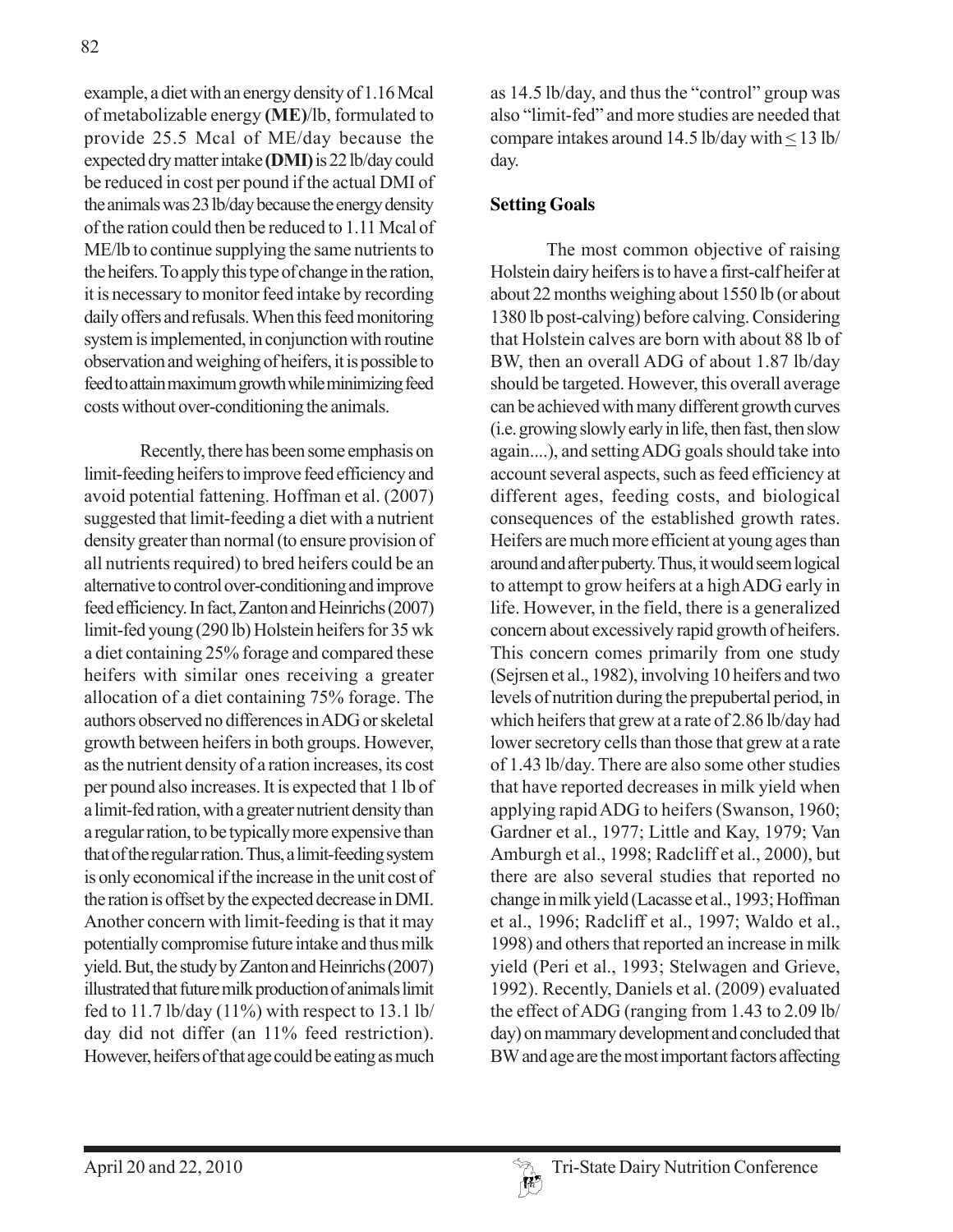mammary development, with rate of growth having a minimal impact. The analysis of a dataset including data from 900 heifers raised in a contract heifer operation in Spain and followed into 3 different dairy herds revealed no negative relationship between ADG during the prepubertal phase (with ADG ranging from 0.81 to 2.47 lb/day) and future milk yield (Bach and Ahedo, 2008). In fact, a significant positive relationship between ADG and total milk yield during the first 305 days in milk **(DIM)** of the first lactation was found, with the fixed part of the model accounting only for 5% of the observed variation in milk yield (Figure 5), although the complete model (considering the random effects) was able to explain about 25% of the observed variation in milk yield. A recent study (Soberon et al., 2009) that evaluated the relationship between ADG and future milk yield of 792 heifers reported results coherent with those reported by Bach and Ahedo (2008), although Soberon et al. (2009) reported that ADG could account for a significantly greater proportion of the observed variation in future milk yield than in the current study (25 versus 5%, respectively). It could be concluded that growth above 1.76 lb/day during the prepubertal phases can be obtained without compromising milk yield, and that if a change in milk yield were to occur as a consequence of an ADG above 1.76 lb/day, it would most likely be a modest increase unless over conditioning occurred.

The MBW has been proposed as a measure to target weights for growing heifers (Van Amburgh and Meyer, 2005; Hoffman et al., 2007). Current recommendations indicate that optimum BW at breeding and after first calving to maximize milk yield should be 55 and 82% of the MBW of that animal, respectively (NRC, 2001). Using this concept, heifers should be bred at the target age with different BW (depending on their projected mature body size). Although the MBW of current mature cows  $(3<sup>rd</sup> lactation)$  in the herd could be used as a proxy to estimate future MBW of current growing heifers, there are several factors that influence MBW, and

thus, MBW might have changed over the past 4 to 5 years (time needed for cows to reach their MBW). In addition, the use of MBW presumes that genetic variability among animals is low, but Hansen et al. (1999) illustrated that there is a large variation in MBW within the Holstein breed. An alternative method to predict MBW could be based on nonlinear modeling. A nonlinear mixed-effects model based on the Gompertz (1825) growth model was fitted to describe the evolution of BW across age using data from birth to 2 mo. before calving (about 650 days) from 1,820 heifers. This model allowed to estimating MBW based on BW between 0 and 250 days of life with an  $R^2$  of 0.68. An example of this prediction is shown in Figure 6. A dataset including data from 650 heifers tracked into their first lactation where breeding BW as a percentage of predicted MBW of 647 heifers ranged from 51.0 to 64.5%, with an average of 57.7%, was used to determine optimum body size at breeding. The results from a mixed-effects model that combined the effect of MBW and BW at breeding (as a % of MBW) on future milk yield revealed that the greater the MBW, the greater the milk yield. However interestingly, there was an interaction (Figure 7) between MBW and BW at breeding (as a % of MBW) that implied that small heifers had the greatest milk yield when bred at about 55% of the predicted MBW, whereas as MBW increased, BW at breeding closer to 60 than to 55% of the predicted MBW resulted in the greatest future milk yields.

# **Conclusions**

Recommended growth and age targets for heifers are not commonly attained in practice, mainly due to a lack or insufficient information available to the producer to make appropriate management, reproductive, and nutritional on-farm decisions. Putting systems in place that facilitate accurate recording of at least BW, height, and DMI may prove to be very profitable. The use of the data generated by these systems may allow concluding, for instance, that emphasizing management and

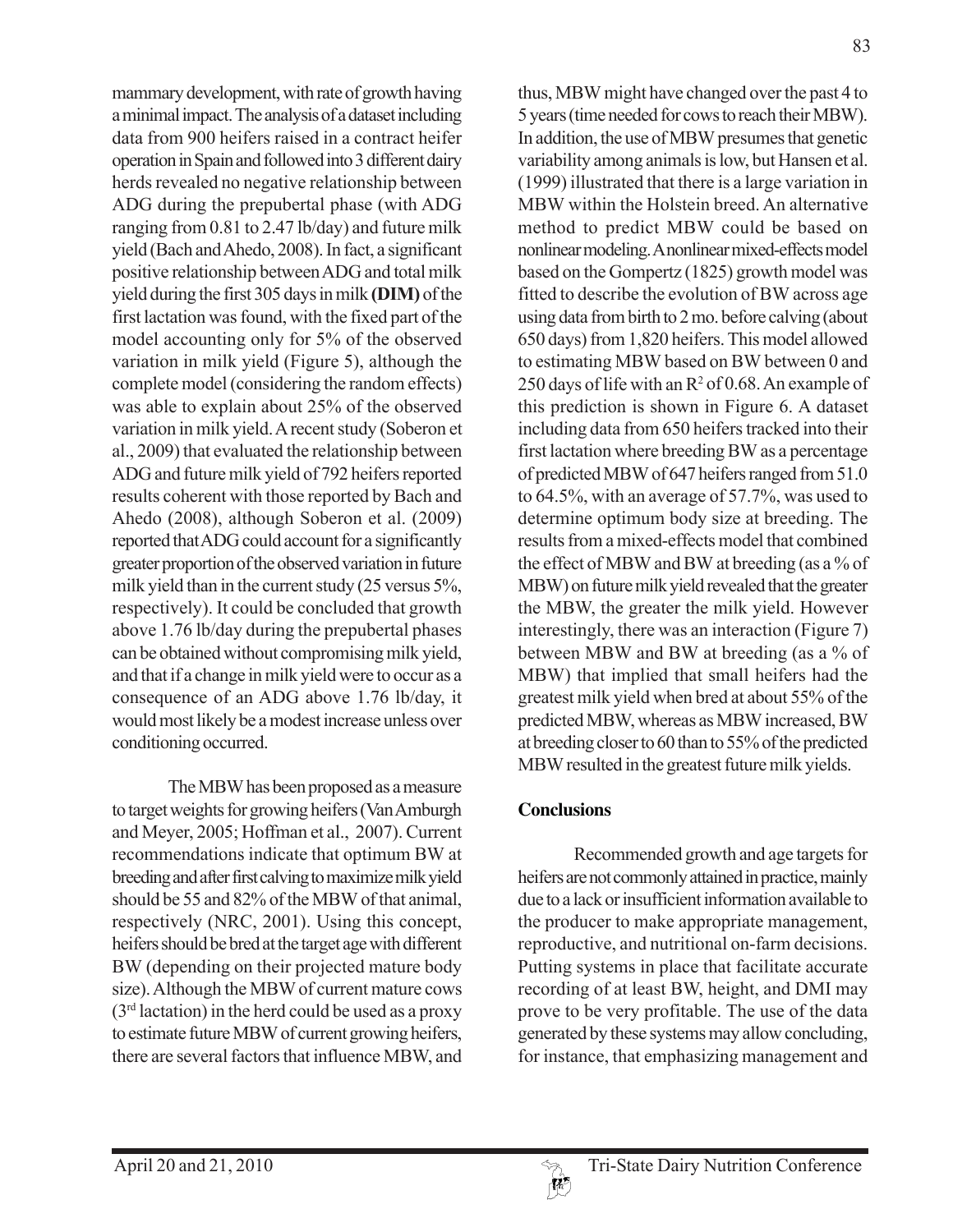cleanliness may actually be more effective than checking SP concentrations in calves in terms of minimizing health problems. Or, it could also illustrate that moving calves from individual hutches to groups, coinciding with the reduction of milk replacer to one daily dose, may be preferred over reducing milk replacer while calves are individually housed. Also, variation can be effectively reduced by considering previous respiratory history or intake levels of calves when comingling animals in groups. Another example would be improving reproductive performance by moving heifers to a breeding pen well ahead of the planned age for first insemination.

Collected data may also confirm that ADG during the first 2 mo. of life is positively correlated with future milk yield, and that mature BW can be estimated from BW at early ages, which may help in deciding the optimal moment to breed an animal.

# **References**

Bach, A., and J. Ahedo. 2008. Record keeping and economics for dairy heifers. Veterinary Clinics of North America - Food Animal Practice 24:117-138.

Bach, A., J. Ahedo, and A. Ferrer. 2010. Optimizing weaning strategies of dairy replacement calves. J. Dairy Sci. 93:413-419.

Bach, A., J.L. Juaristi, and J. Ahedo. 2006. Case study: Growth effects of regrouping dairy replacement heifers with lighter weight and younger animals. The Professional Animal Scientist 22:358– 361.

Bach, A., M. Terré, J. Ahedo, and J.L. Juaristi. 2007. Optimizing calf growth.  $11<sup>th</sup>$  Dairy calf and heifer national pre-conference. Burlington, Vermont, March 20<sup>th</sup>. Pages 81-92.

Beam, A.L., J.E. Lombard, C.A. Kopral, L.P. Garber, A.L. Winter, J.A. Hicks, and J.L. Schlater. 2009. Prevalence of failure of passive transfer of immunity in newborn heifer calves and associated management practices on US dairy operations. J. Dairy Sci. 92:3973–3980.

Berry, D.P., and A.R. Cromie. 2009. Associations between age at first calving and subsequent performance in Irish spring calving Holstein–Friesian dairy cows. Livestock Sci. 123:44–54.

Daniels, K.M., M.L. McGilliard, M.J. Meyer, M.E. Van Amburgh, A.V. Capuco, and R.M. Akers. 2009. Effects of body weight and nutrition on histological mammary development in Holstein heifers. J. Dairy Sci. 92:499-505.

Eicker, S., J. Fetrow, and S. Stewart. 2006. Marginal thinking: Making money on a dairy farm. WCDS Advances in Dairy Technology 18:137-155.

Elizondo-Salazar, J.A., and A.J. Heinrichs. 2009. Feeding heat-treated colostrum to neonatal dairy heifers: Effects on growth characteristics and blood parameters. J. Dairy Sci. 92:3265–3273.

Gardner, R.W., J.D. Schuh, and L.G. Vargus. 1977. Accelerated growth and early breeding of Holstein heifers. J. Dairy Sci. 60:1941–1948.

Gompertz, B. 1825. On the nature of the function expressive of the law of human mortality and on a new method of determining the value of life contingencies. Phil. Trans. Royal Soc. 115:513 – 585.

Gupta, S., B. Earley, S.T.L. Ting, and M.A. Crowe. 2005. Effect of repeated regrouping and relocation on the physiological, immunological, and hematological variables and performance of steers. J. Anim. Sci. 83:1948-1958.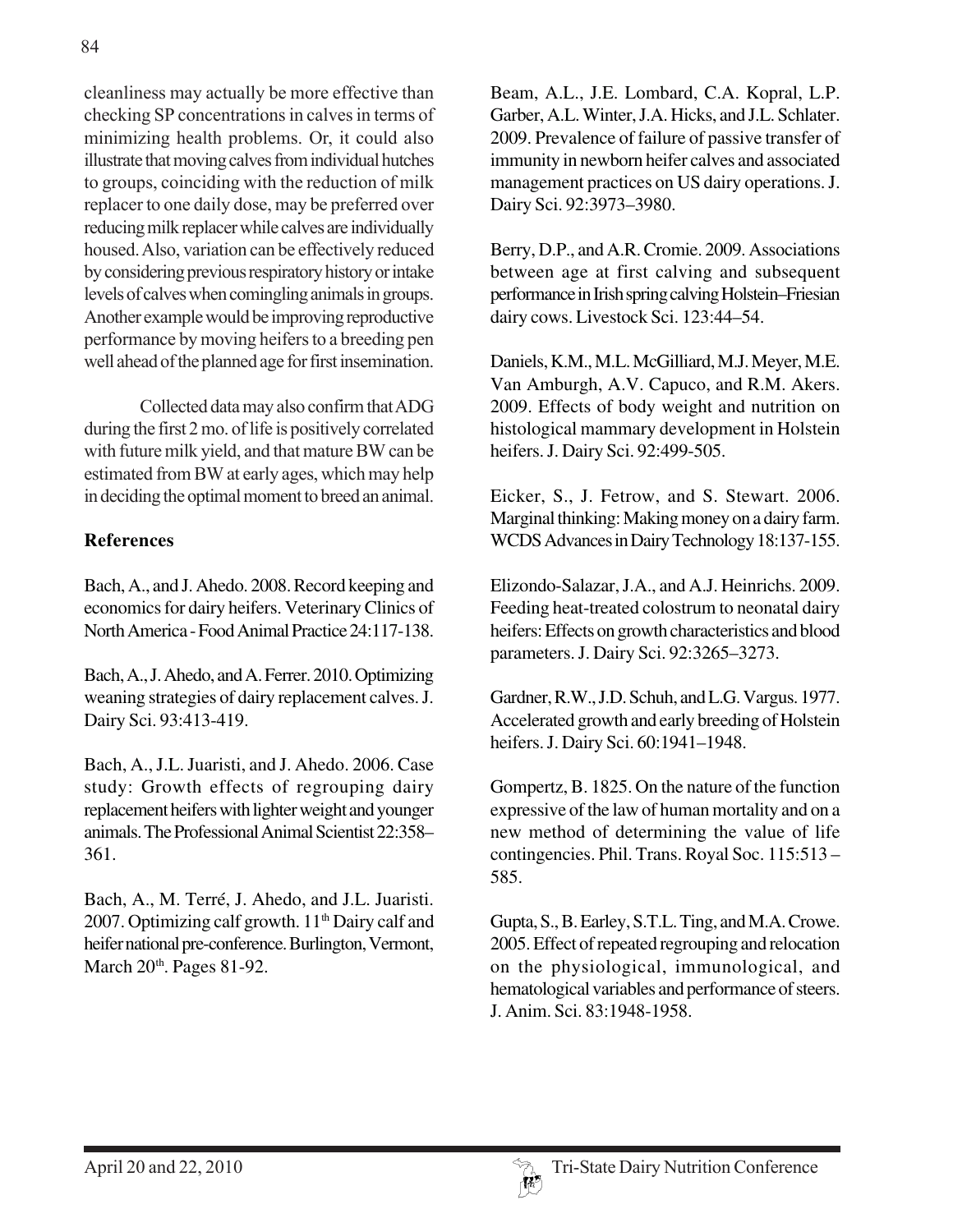Hansen L.B., J.B. Cole, G.D. Marx, and A.J. Seykora. 1999. Productive life and reasons for disposal of Holstein cows selected for large versus small body size. J. Dairy Sci. 82:795-801.

Hare, E., Norman, H.D., and J.R. Wright. 2006. Trends in calving ages and calving intervals for dairy cattle breeds in the United States. J. Dairy Sci. 89:365–370.

Hoffman, P.C., N.M. Brehm, S.G. Price, and A. Prill-Adams. 1996. Effect of accelerated postpubertal growth and early calving on lactation performance of primiparous Holstein heifers. J. Dairy Sci. 79:2024–2031.

Hoffman, P.C., C.R. Simson, and M. Wattiaux. 2007. Limit feeding of gravid Holstein heifers: Effect on growth, manure nutrient excretion, and subsequent early lactation performance. J. Dairy Sci. 90:946-954.

Jasper, J., and D.M. Weary. 2002. Effects of ad libitum milk intake on dairy calves. J. Dairy Sci. 85:3054–3058.

Lacasse, P., E. Block, L.A. Guilbault, and D. Petitclerc. 1993. Effect of plane of nutrition of dairy heifers before and during gestation on milk production, reproduction, and health. J. Dairy Sci. 76:3420–3427.

Little, W., and R.M. Kay. 1979. The effects of rapid rearing and early calving on the subsequent performance of dairy heifers. Anim. Prod. 29:131– 142.

Matuk, C., M. Chahine, A. Bach, B. Ozer, M.E. de Haro Marti, J.B. Glaze, T. Fife, and M. Nelson. 2010. Effects of grouping calves post-weaning according to pre-grouping feed intake on animal performance. J. Dairy. Sci. 93 (E-Suppl. 1): (Abstr.)

Nocek, J.E., D.G. Braund, and R.G. Warner. 1984. Influence of neonatal colostrum administration, immunoglobulin, and continued feeding of colostrum on calf gain, health, and serum protein. J. Dairy Sic. 67:319-333.

NRC. 2001. Nutrient Requirements of Dairy Cattle. 7th rev. ed. Natl. Acad. Sci., Washington, DC.

Peri, I., A. Gertler, I. Bruckental, and H. Barash. 1993. The effect of manipulation in energy allowance during the rearing period of heifers on hormone concentrations and milk production in first lactation cows. J. Dairy Sci. 76:742–751.

Radcliff, R.P., M.J. Vandehaar, L.T. Chapin, T.E. Pilbeam, D.K. Beede, E.P. Stanisiewski, and H.A. Tucker. 2000. Effects of diet and injection of bovine somatotropin on prepubertal growth and firstlactation milk yields of Holstein cows. J. Dairy Sci. 83:23-29.

Radcliff, R.P., M.J. Vandehaar, A.L. Skidmore, L.T. Chapin, B.R. Radke, J.W. Lloyd, E.P. Stanisiewski, and H.A. Tucker. 1997. Effects of diet and bovine somatotropin on heifer growth and mammary development. J. Dairy Sci. 80:1996- 2003.

Sejrsen, K., T. Huber, H.A. Tucker, and R.M. Akers. 1982. Influence of nutrition on mammary development in pre- and postpubertal heifers. J. Dairy Sci. 65:793-800.

Soberon, F., E. Raffrenato, R.W. Everett, and M.E. Van Amburgh. 2009. Early life management and long term productivity of dairy calves. J. Dairy. Sci. 92 (E-Suppl.1): 238 (Abstr.).

Stelwagen, K., and D.G. Grieve. 1992. Effect of plane of nutrition between 6 and 16 months of age on body composition, plasma hormone concentration and first-lactation milk production in Holstein heifers. Can. J. Anim. Sci. 72:337–346.

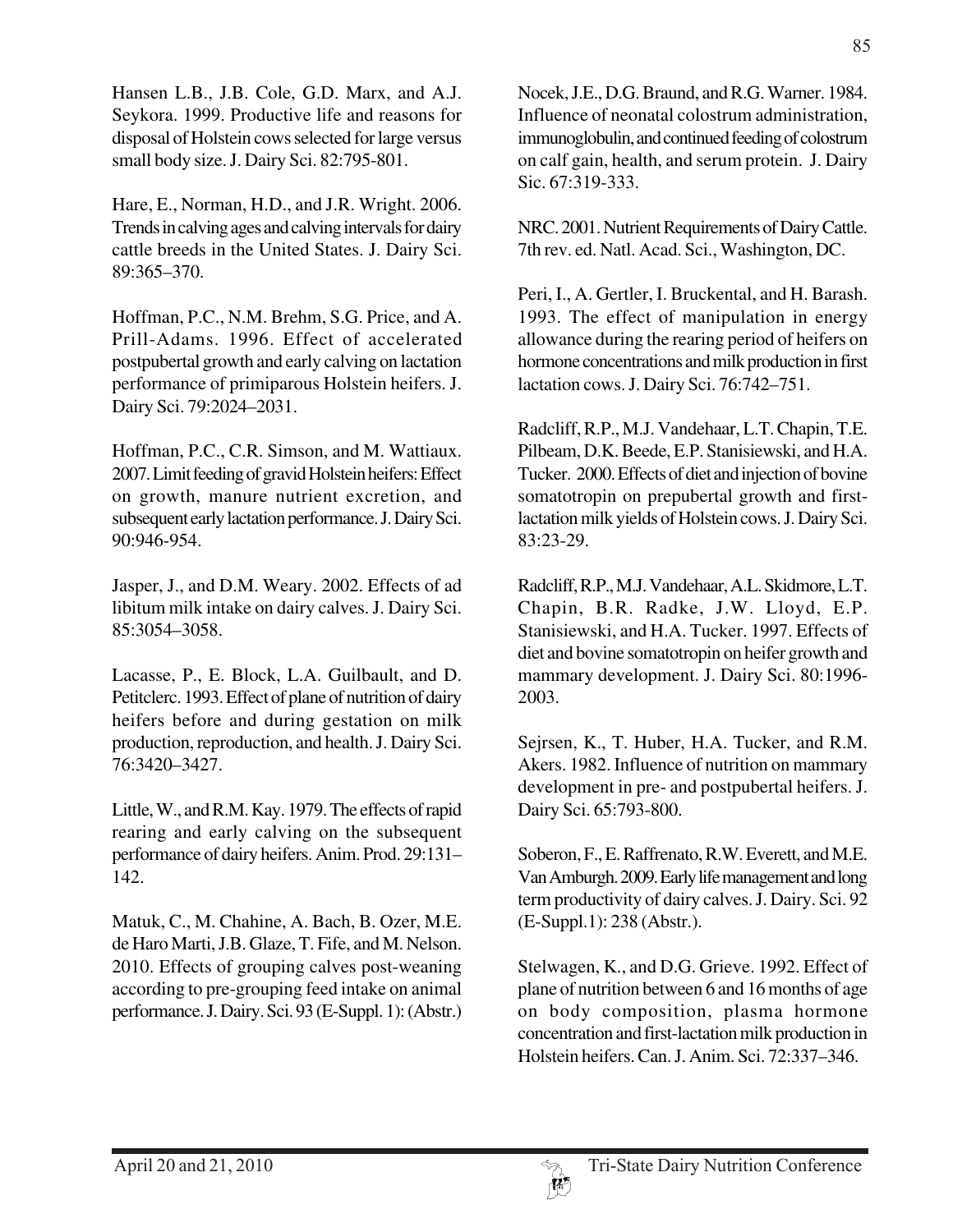Swanson, E.W. 1960. Effect of rapid growth with fattening of dairy heifers on their lactational ability. J. Dairy Sci. 43:377-387.

Terré, M., A. Bach, and M. Devant. 2006. Performance and behavior of calves reared in groups or individually following an enhancedgrowth feeding program. J. Dairy Res. 73:480–486.

Tyler, J.W., D.D. Hancock, L. Wilson, F. Muller, D. Krytenberg, and S. Bradish. 1999. Effect of passive transfer status and vaccination with *Escherichia coli* (J5) on mortality in comingled dairy calves. J. Vet. Intern. Med. 13:36–39.

Van Amburgh, M.E., D.M. Galton, D.E. Bauman, R.W. Everett, D.G. Fox, L.E. Chase, and H.N. Erb. 1998. Effects of three prepubertal body growth rates on performance of Holstein heifers during first lactation. J. Dairy Sci. 81:527-538.

Van Amburgh, M., and M. Meyer. 2005. Target growth and nutrient requirements of post-weaned dairy heifers. Pp. 128 in Dairy Calves and Heifers, Integrating Biology and Management. NRAES, Ithaca, NY.

Veissier, I., A. Boissy, A.M. dePassille, J. Rushen, C.G. van Reenen, S. Roussel, S. Andanson, and P. Pradel. 2001. Calves' responses to repeated social regrouping and relocation. J. Anim. Sci. 79:2580– 2593.

Waldo, D.R., A.V. Capuco, and C.E. Rexroad, Jr. 1998. Milk production of Holstein heifers fed either alfalfa or corn silage diets at two rates of daily gain. J. Dairy Sci. 81:756-764.

Zanton, G.I., and A.J. Heinrichs. 2007.The effects of controlled feeding of a high-forage or highconcentrate ration on heifer growth and first-lactation milk production. J. Dairy Sci. 90:3388–3396.

Ziegler, D., B. Ziegler, M. Raeth-Knight, R. Larson, G. Golombeski, J. Linn, and H. Chester-Jones. 2008. Performance of post weaned Holstein heifer calves transitioned to group housing using different management strategies while fed a common diet. J. Dairy Sci. 86:465. (Abstr.)

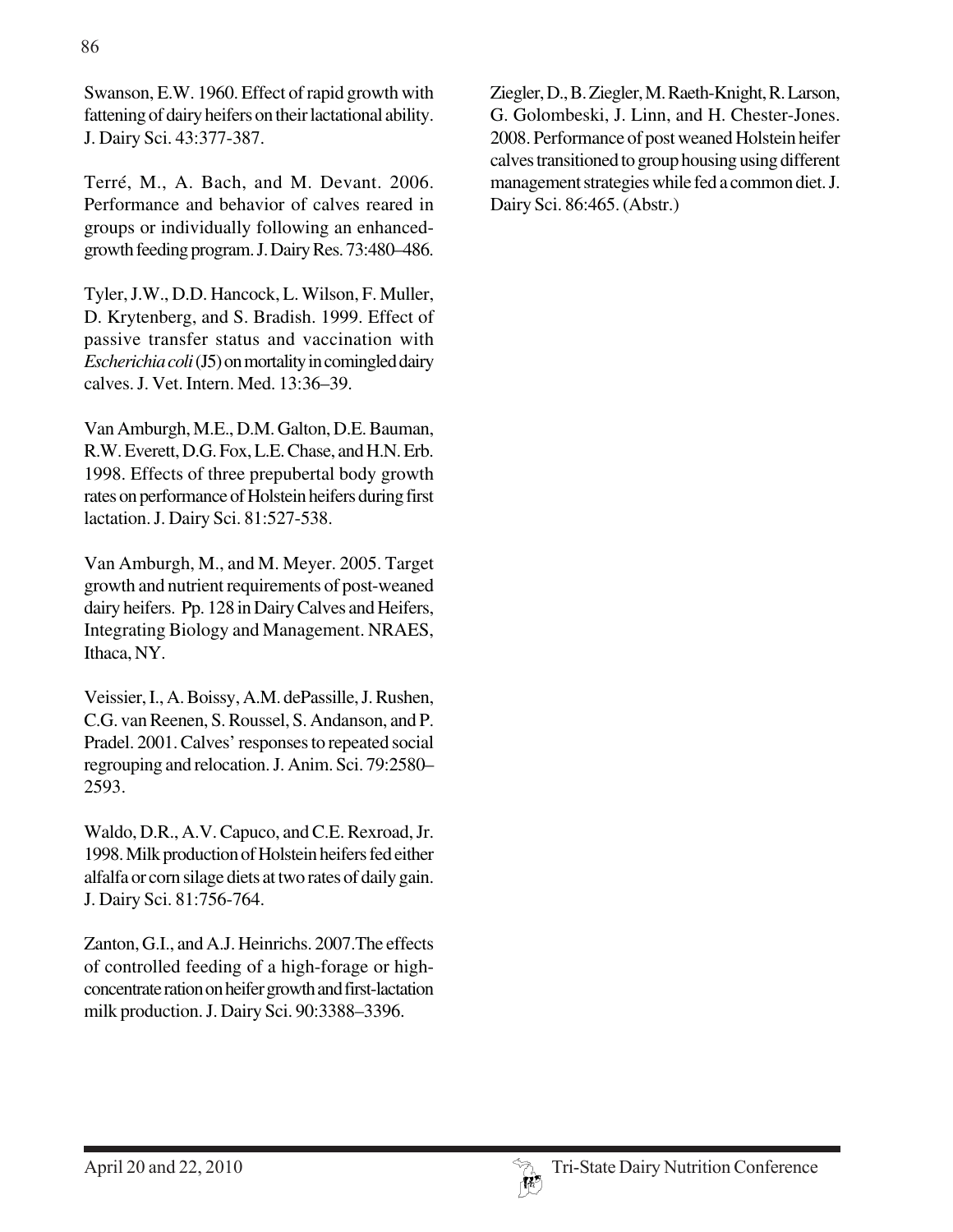

Figure 1. Coefficient of variation (CV) of average daily gain (ADG) as affected by feed delivery order (the arrows indicate feeding order).



**Figure 2.** Average daily gain of non-delayed heifers (grey bars), and before (black bars) and after a regrouping (white bars) of delayed heifers (Bach et al, 2006).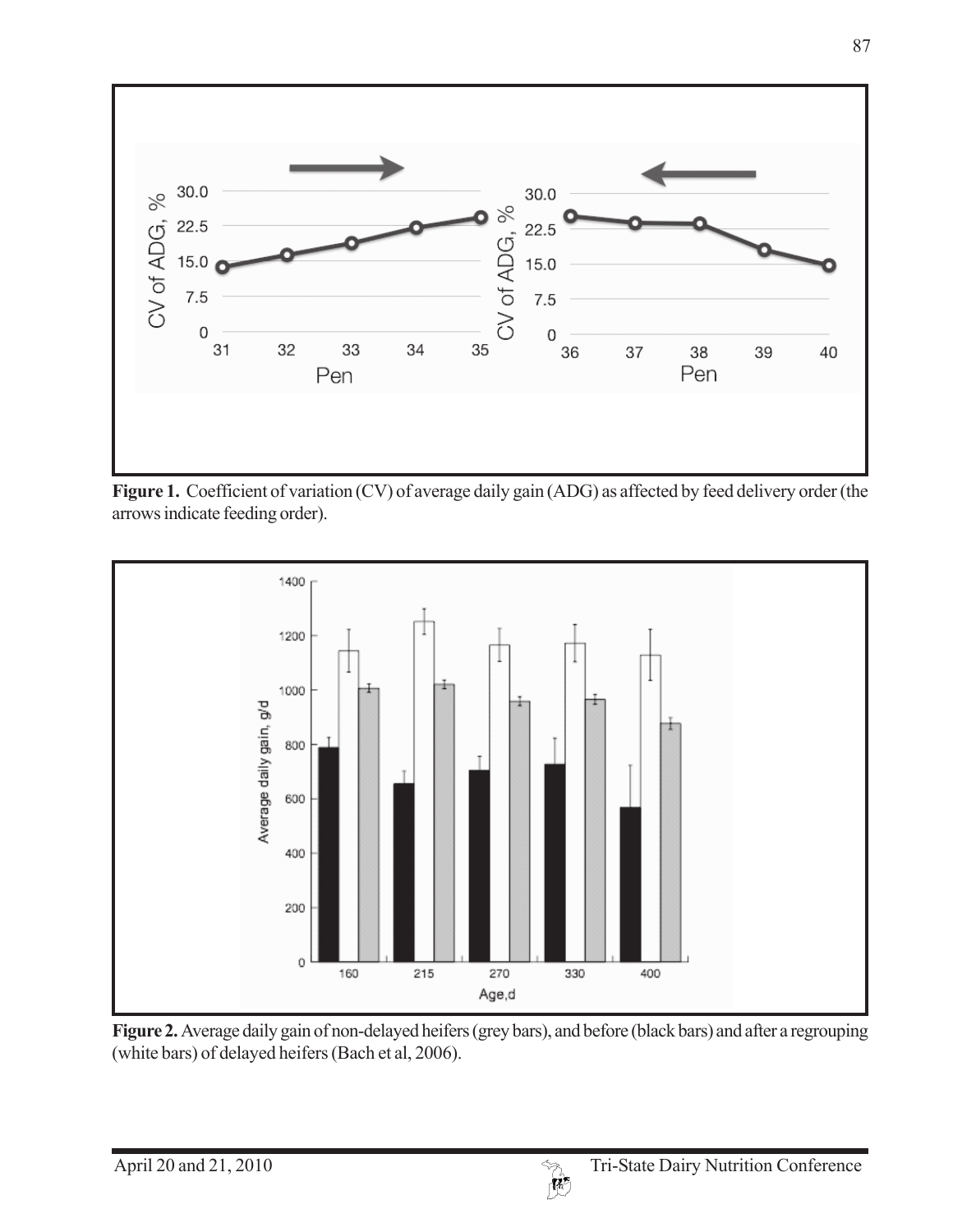

**Figure 3.** Relationship between fertility and average daily gain (ADG) of heifers during the cold season (Graph A)(Bach and Ahedo, 2008). There was no relationship between fertility and rate of gain in the hot season (Graph B).



**Figure 4.** Fertility of heifers as affected by time of insemination after a pen movement.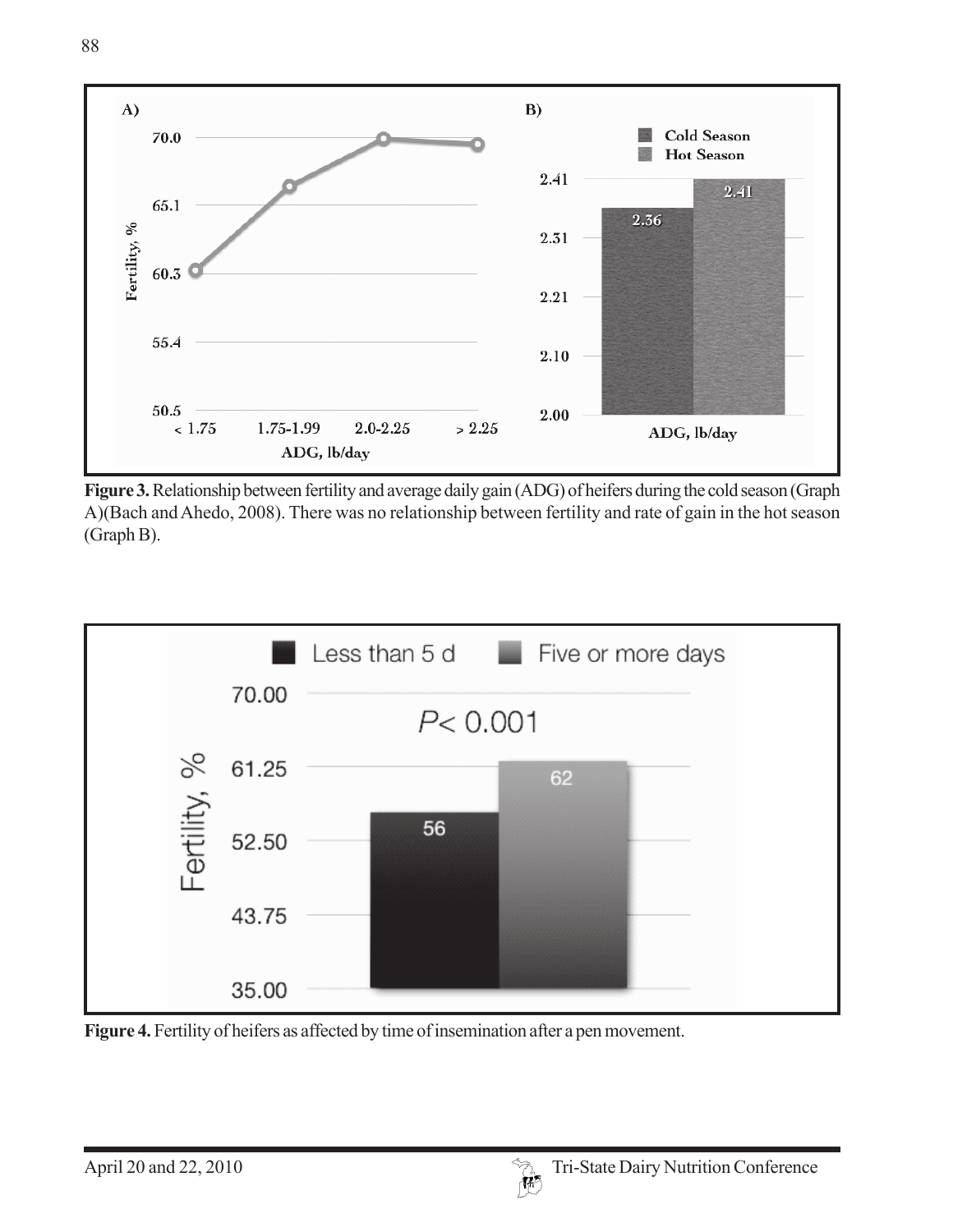

**Figure 5.** Relationship between average daily gain (ADG) during the first 2 months of life and milk production during the first 305 DIM of the first lactation (Bach and Ahedo, 2008).



Figure 6. Prediction (solid line) of the evolution of empty body weight (BW) of 2 different heifers based on their rate of growth (circles) during the first 250 days of life using a Gompertz (1825) model.